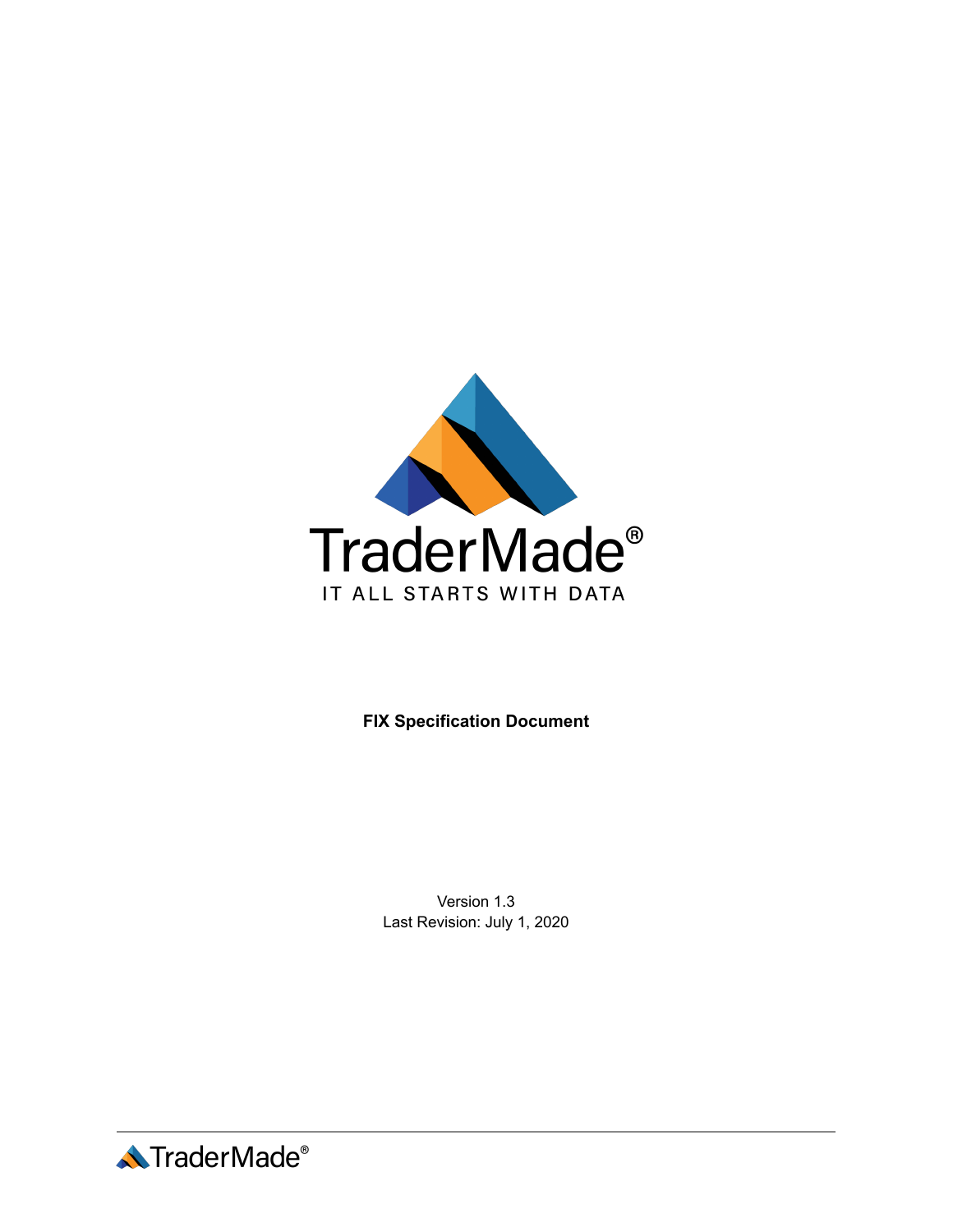## **Table of Contents**

- **1. Introduction**
	- **1.1 Document Scope**
	- **1.2 Overview**

## **2. Connectivity**

- **2.1 Secure Sockets Layer (SSL) Tunneling**
- **2.2 Market Data Connection**
- **3. Business Domain Information**
	- **3.1 Traded Currency Pairs**
	- **3.2 Time Format**
	- **3.3 Sequence Number Reset**
- **4. Workflow**
- **5. MessageFormats**
	- **5.1 Administrative messages**
		- **5.1.1 Heartbeat**
		- **5.1.2 Logon**
		- **5.1.3 Logout**
	- **5.2 Market session application messages**
		- **5.2 Quote Request**
		- **5.2 Quote**

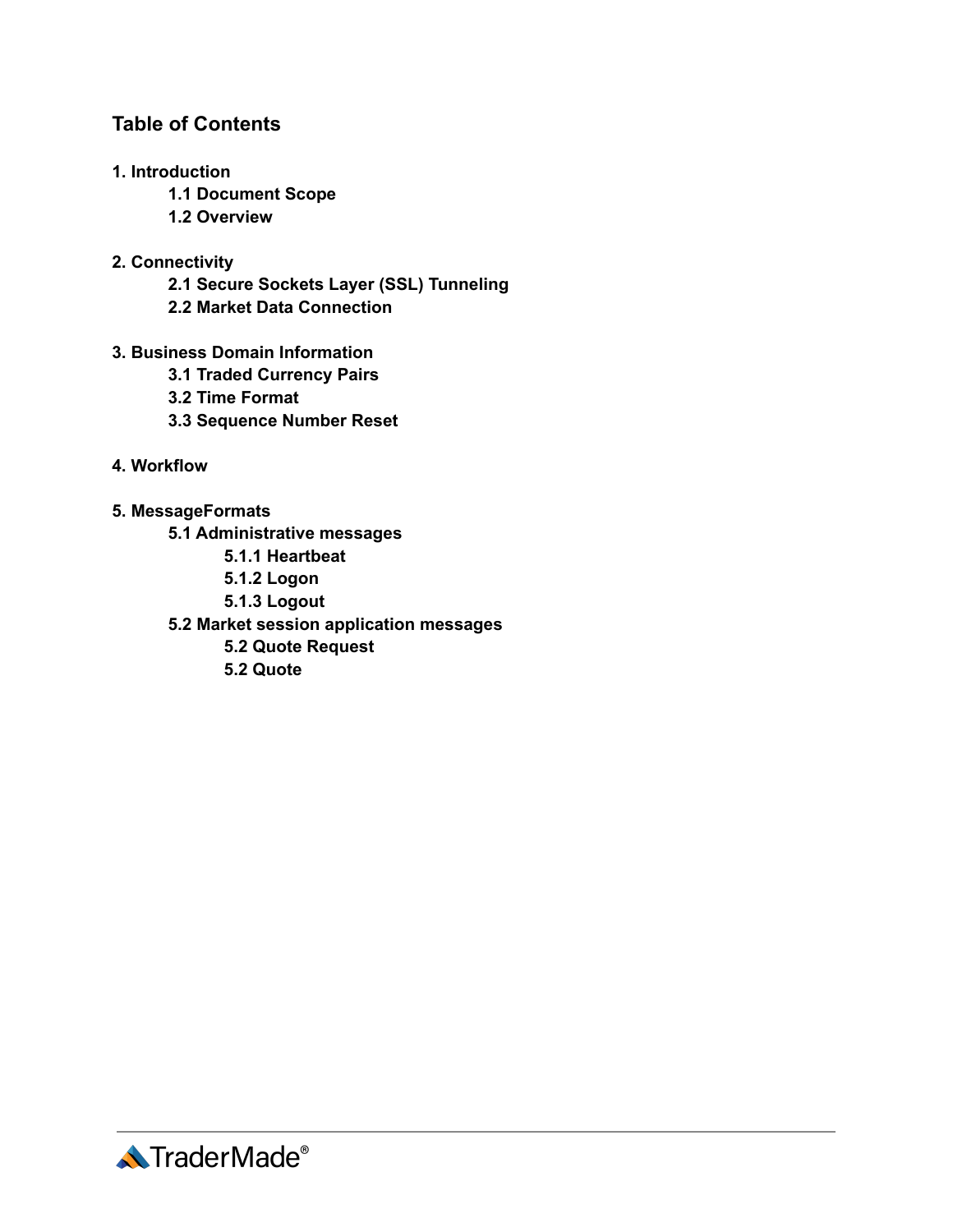# **1. Introduction**

### **1.1 Document Scope**

This document describes the Financial Information Exchange (FIX) interface for receiving foreign exchange data from TraderMade. It is intended to be read in conjunction with the FIX 4.4 Protocol Specification.

### **1.2 Overview**

The TraderMade FIX Gateway is based on version 4.4 of the FIX Protocol Specification.



## **2. Connectivity**

### **2.1 Secure Sockets Layer (SSL) Tunneling (Optional)**

Secure Sockets Layer (SSL) is required when the public Internet is used to access the FIX Gateway. Its use is optional for users connecting across private networks. TraderMade uses stunnel, an open-source implementation used widely as an SSL tunneling tool.

Refer to http://www.stunnel.org for more information.

SSL connectivity is optional.

### **2.2 Market Data Connection**

The market data connection is used for subscribing for market data and receiving market data updates. The messages sent on this connection are not persisted and will not be available to be resend on recovery. Session sequence numbers are explicitly reset on login.

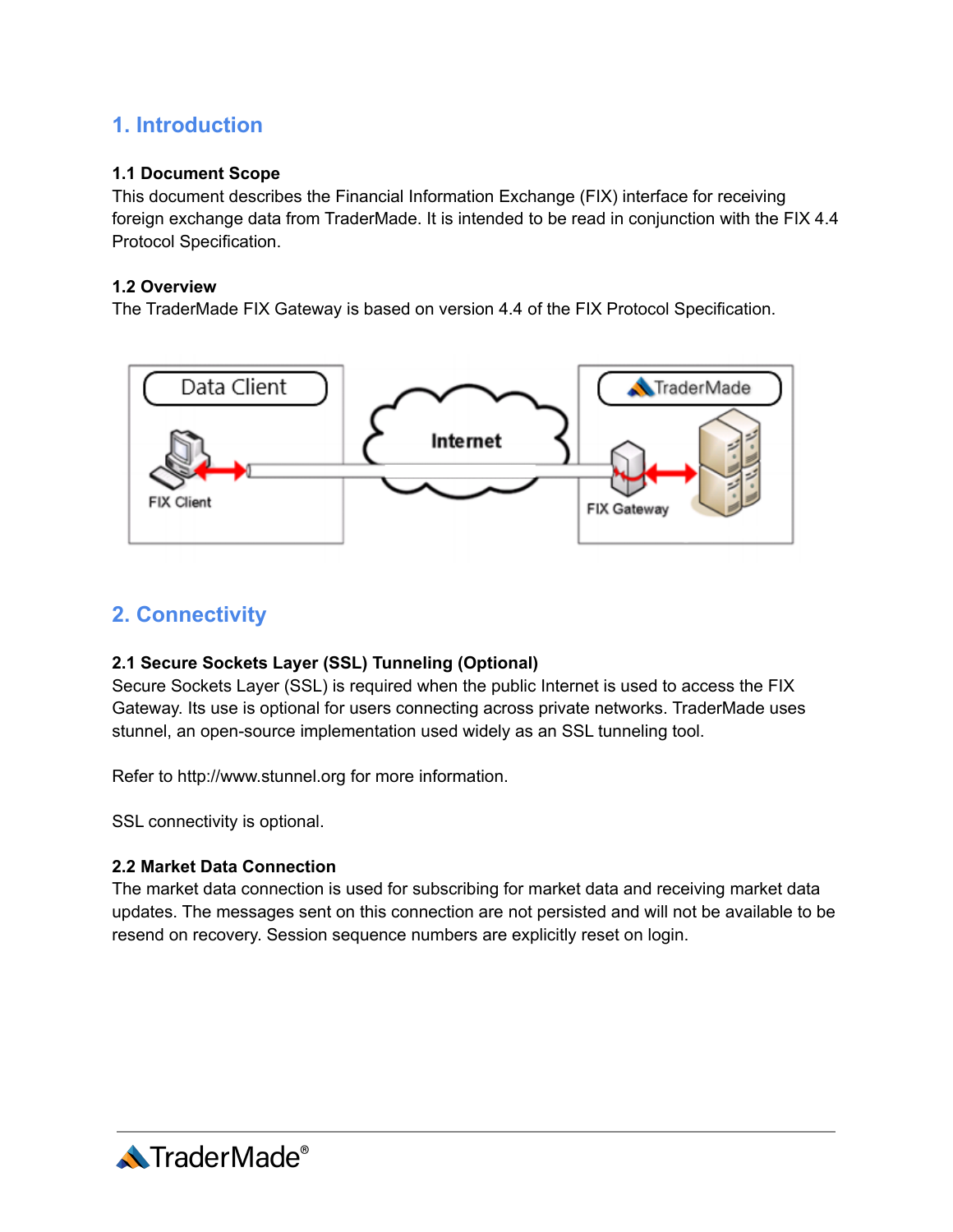# **3. Business Domain Information**

## **3.1 Traded Currency Pairs**

For a complete list of supported currency pairs please visit: **https://marketdata.tradermade.com/streaming-fx/currencies-list 3.2 Time Format** All time and date formats must be in EST/EDT.

### **3.3 Sequence Number Reset**

Sequence Number Reset is performed on connection restart.

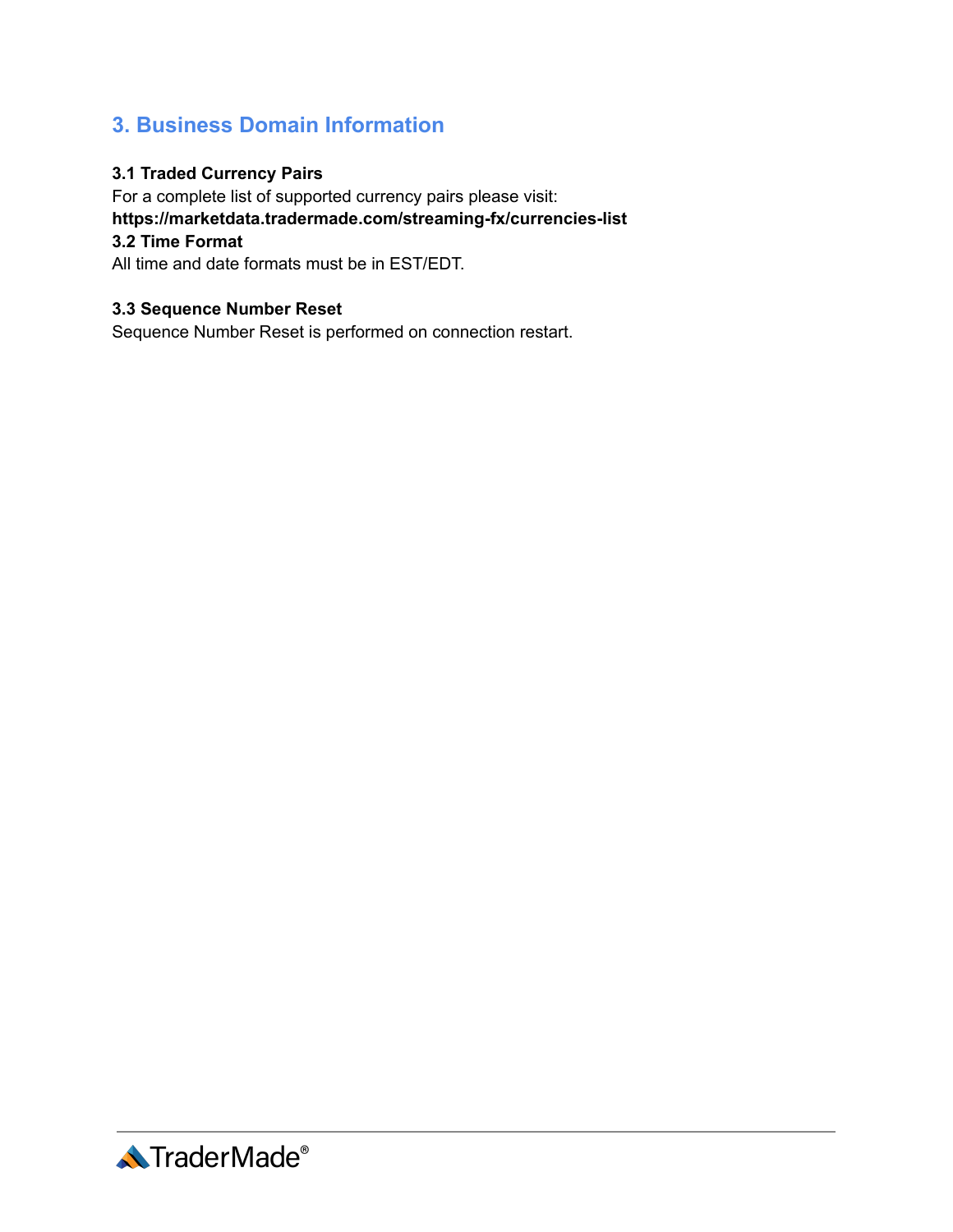# **4. Workflow**

The following diagram illustrates the message flow of a typical FIX session with TraderMade.

Market:



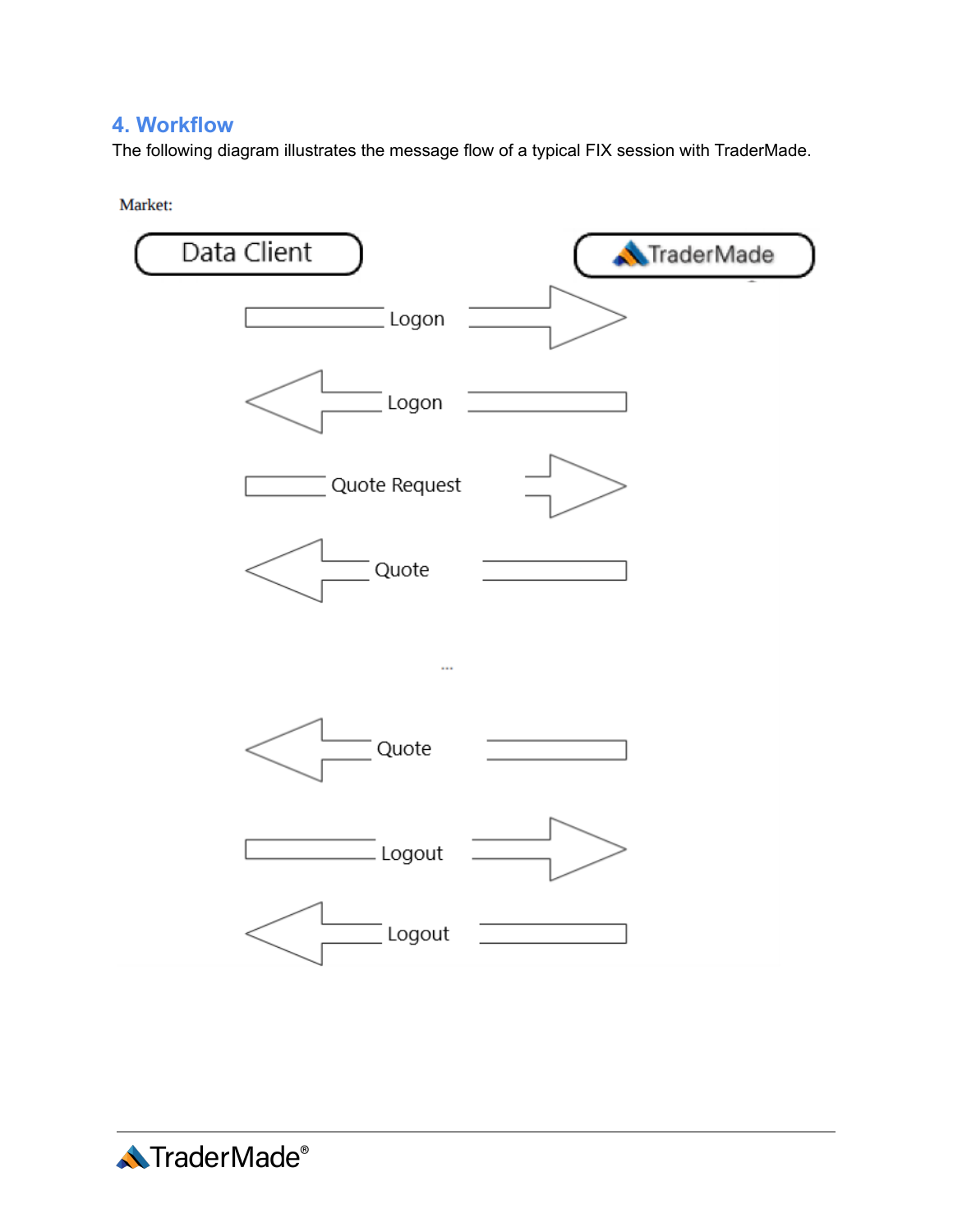# **5. MessageFormats**

Note the following conventions:

**=>** This symbol is used to indicate fields that can hold repeating groups of data. The values under the "Required" column indicate one of the following:

- 
- **• 'Y'** field is mandatory and must be sent or received as a part of the message.
- **• 'N'** non-required field that can be omitted.
- **• 'C'** field is required if the condition in the associated comment box is met.

### **Standard Header**

The standard header format used in every FIX message.

| Tag | <b>Field Name</b>  | Required | <b>Comments</b>                                                     |
|-----|--------------------|----------|---------------------------------------------------------------------|
| 8   | <b>BeginString</b> | Υ        | Always "FIX.4.4"                                                    |
| 9   | <b>BodyLength</b>  | Y        | Message length. Handled by FIX Engine                               |
| 34  | MsgSeqNum          | Y        | Message sequence number. Handled by FIX<br>engine.                  |
| 35  | MsgType            | Y        | The message type. Refer to individual<br>messages for valid values. |
| 49  | SenderCompID       | Y        | TraderMade assigned value.                                          |
| 52  | SendingTime        | Y        | The GMT timestamp of the message.                                   |
| 56  | TradeCompID        | Y        | TraderMade assigned value.                                          |

#### **Standard Trailer**

The standard trailer format used in every FIX message

| Tag | <b>Field Name</b> | Required     | Comments                                                                                                                                                                                     |
|-----|-------------------|--------------|----------------------------------------------------------------------------------------------------------------------------------------------------------------------------------------------|
| 10  | CheckSum          | $\checkmark$ | A value calculated by the FIX engine from<br>the message data and transferred with the<br>data. If the data received does not match<br>CheckSum value, the data was corrupted in<br>transit. |

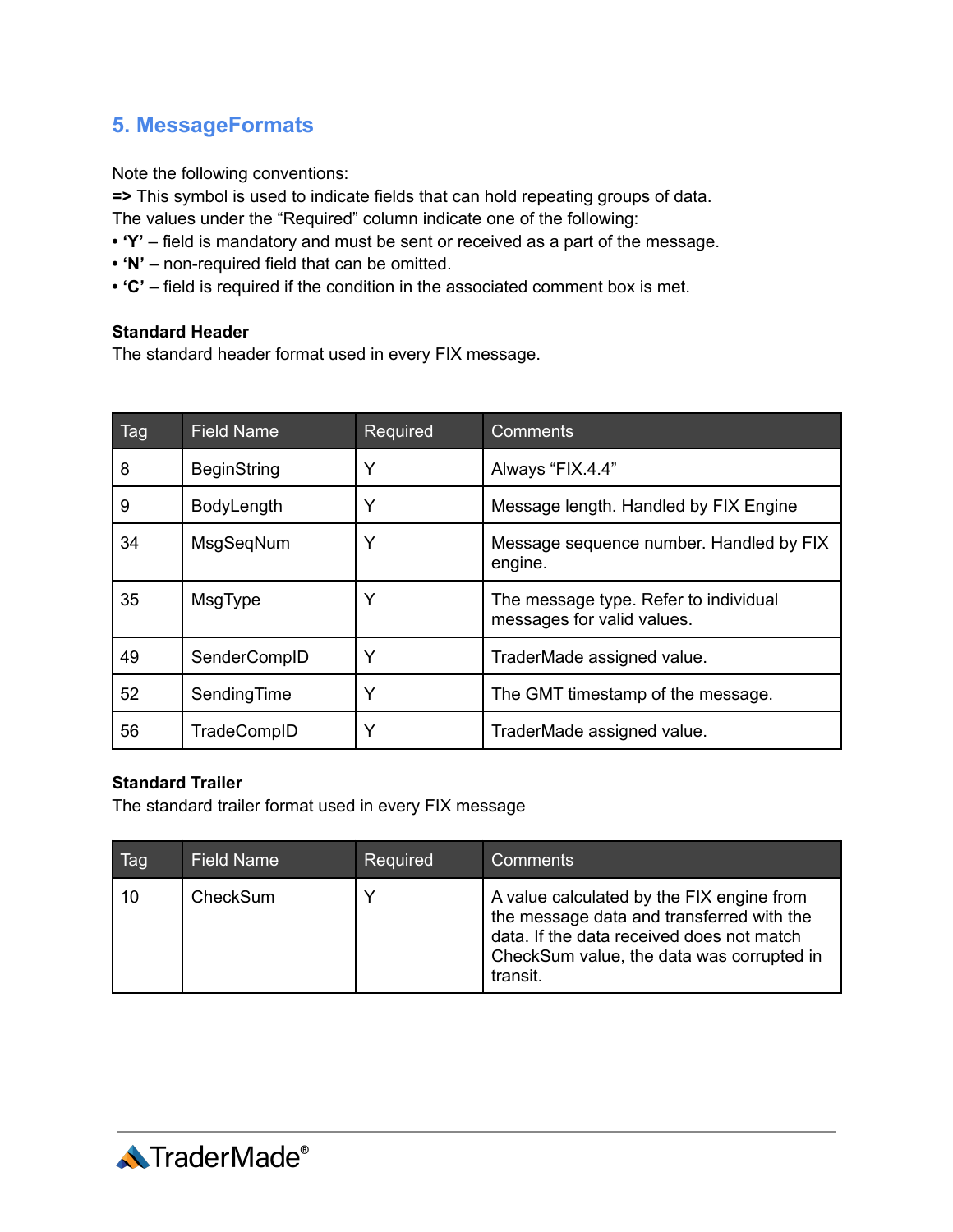# **5.1 Administrative messages**

### **5.1.1 Heartbeat**

Message sent by TraderMade during periods of application inactivity to ensure connection validity. The receiving party should always respond with a heartbeat message.

| Tag | <b>Field Name</b>       | Required | Comments                                                   |
|-----|-------------------------|----------|------------------------------------------------------------|
|     | <b>Standard Header</b>  | v        | MsgType tag $35 = 0$                                       |
| 112 | TestRegID               | C        | Required if heartbeat is due to a Test<br>Request message. |
|     | <b>Standard Trailer</b> |          |                                                            |

### **5.1.2 Logon**

The Logon message is sent firstly by the client to TraderMade and initiates the FIX session. As soon as the session successfully established, the reply Logon message will be sent by TraderMade to the client.

| Tag | <b>Field Name</b>       | Required | Comments                                                |
|-----|-------------------------|----------|---------------------------------------------------------|
|     | <b>Standard Header</b>  | Y        | MsgType tag $35 = A$                                    |
| 553 | Username                | Y        | The username as agreed by TraderMade<br>and the client. |
| 554 | Password                |          | The password as agreed by TraderMade<br>and the client. |
|     | <b>Standard Trailer</b> | Y        |                                                         |

### **5.1.3 Logout**

The logout message requires only the standard header and trailer. The free text field (58) is optional and will be logged by TraderMade.

| Tag | <b>Field Name</b>       | Required | 'Comments                 |
|-----|-------------------------|----------|---------------------------|
|     | <b>Standard Header</b>  | ν        | MsgType tag $35 = 5$      |
| 58  | Text                    | N        | Descriptive text message. |
|     | <b>Standard Trailer</b> | ν        |                           |